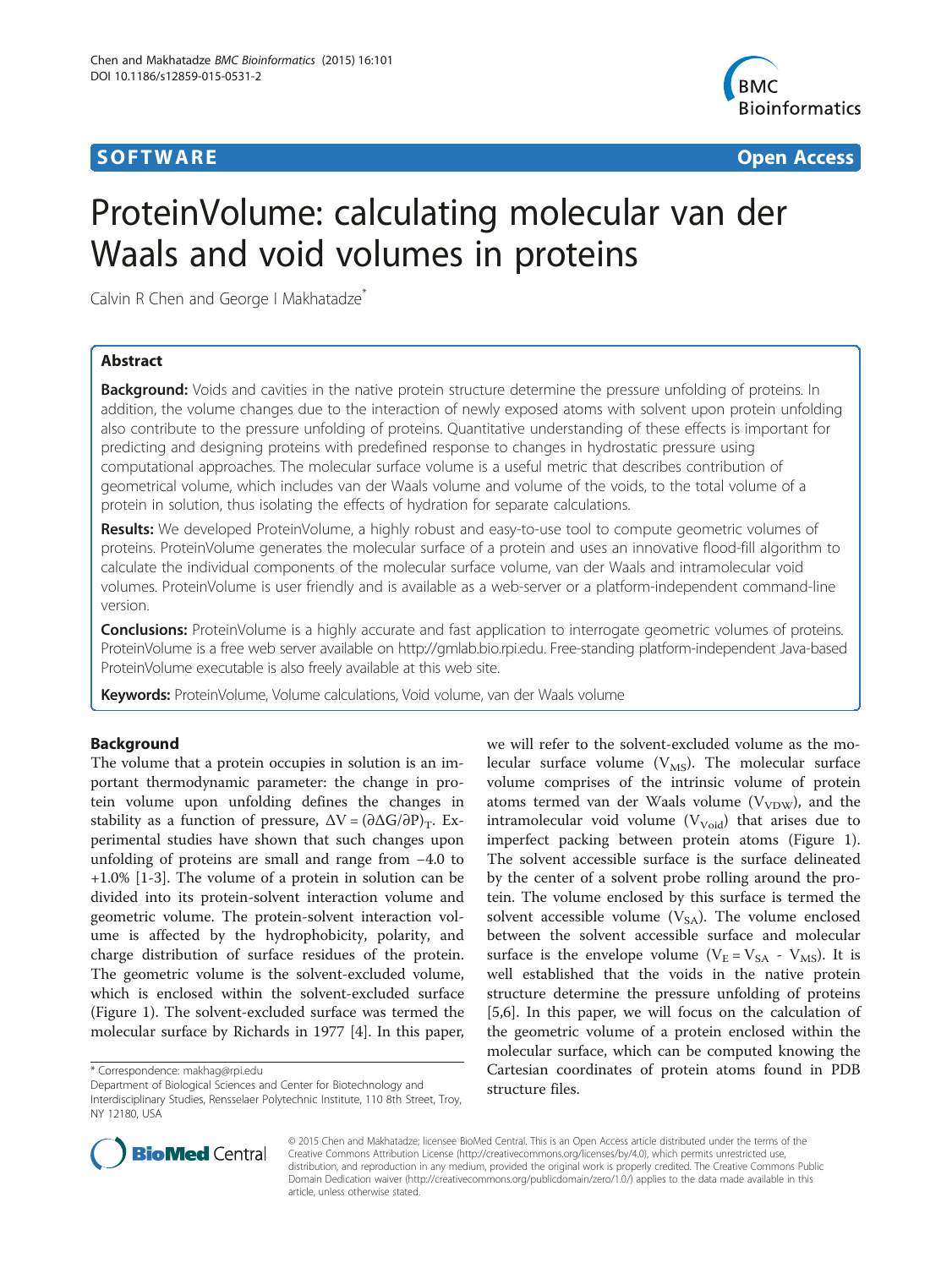<span id="page-1-0"></span>

Currently there are several algorithms to calculate geometric volumes of proteins. They can be divided into three distinct categories. The first is 3D grid-based calculations and include VOIDOO [[7\]](#page-5-0), AVP [\[8](#page-5-0)], 3 V [\[9](#page-5-0)], Voronoia [\[10\]](#page-5-0). The second category uses analytical methods and includes MSROLL [\[11](#page-5-0)], VORLUME [[12](#page-5-0)] and ALPHAVOL [[13](#page-5-0)]. The third category includes calculations based on Delaunay triangulation such as VADAR [[14\]](#page-5-0) or Monte Carlo method such as MCVOL [[15](#page-5-0)]. Each of these methods has its own advantages but more importantly some disadvantages. For example, 3D-grid methods have irreproducibility issues due to the positioning of protein structure on the grid. The Delaunay triangulation does perform well in the protein interior but suffers from uncertainty of how protein boundaries are delineated. These issues are sometimes further amplified upon implementation in software packages that are usually written to evaluate a particular property (see comparison in Additional file [1](#page-5-0): Table S1).

Several methods calculate  $V_{VDW}$  and  $V_{SA}$ . VOIDOO [[7](#page-5-0)] is a 3D grid-based algorithm that calculates the  $V_{VDW}$  and/ or  $V_{SA}$  of a protein. VORLUME [[12](#page-5-0)] and ALPHAVOL [\[13](#page-5-0)] are analytical alpha-shape methods that also calculate  $V_{VDW}$  and/or  $V_{SA}$ . Another method to calculate protein volume involves partitioning the space around each atom into Voronoi polyhedra, as implemented by Finney in 1970 [[16](#page-5-0)] and Richards in 1974 [\[17\]](#page-5-0). However, this method does not calculate any of the volumes individually, but instead calculate the sum of the  $V_{VDW}$ ,  $V_{Void}$ , and portions of the  $V<sub>E</sub>$ . Parts of the  $V<sub>E</sub>$  are assigned to surface atoms because the boundary separating protein and bulk solvent is drawn between the surface atoms and neighboring solvent molecules. Thus, the boundary separating protein and bulk solvent is highly dependent on the method used for the placement of the solvent molecules. Depending on the placement method, the volume and packing density of surface atoms will vary. Since parts of the  $V_E$  are grouped with protein atoms, it is impossible to separate hydration or geometric volume components from the total volume computed using Voronoi polyhedra methods.

It is crucial to separate geometric and hydration volumes of a protein to understand the magnitude of contribution of each of these components to the total volume of a protein in solution. Therefore, it is necessary to calculate the  $V_{MS}$ of a protein instead of  $V_{SA}$  and  $V_{VDW}$ . Unfortunately, there are a limited number of non-grid based programs that can calculate  $V_{MS}$ . MCVOL [\[15\]](#page-5-0) uses a Monte Carlo algorithm to approximate the  $V_{MS}$  of a protein, whereas MSROLL [[11](#page-5-0)] analytically calculates  $V_{MS}$ . However, both programs have inherent limitations. MCVOL will underestimate V<sub>Void</sub> when the diameter along the shortest axis of a cavity is larger than 2.8 Å, because a point is considered part of the solvent if it is more than 1.4 Å away from the surface of any protein atom [\[15](#page-5-0)]. MSROLL is extremely fast, but it suffers from lower robustness when encountering degenerate geometry. Finally neither is available as a web-server. We present ProteinVolume, a robust method to numerically calculate  $V_{MS}$ ,  $V_{VDW}$  and  $V_{Vold}$  using a flood-fill algorithm to generate the molecular surface and fill the surface interior with high-resolution probes. Volume probes can dynamically reduce their radius when needed, increasing the accuracy of numerical approximation.

#### Implementation

ProteinVolume is available as free-standing software as well as via a web-based interface from [http://gmlab.bio.rpi.](http://gmlab.bio.rpi.edu) [edu](http://gmlab.bio.rpi.edu). Below we describe the overall properties of the ProteinVolume followed by the description of web-server.

#### Surface generation

The surface of a protein is generated from the user provided Protein Data Bank (PDB) coordinates using a floodfill algorithm operating in the spherical coordinate system, analogous to rolling a ball on the surface of a protein. The furthest atom from the protein center of mass is selected as the starting atom. Then, an exhaustive ray-sphere intersection test is carried out on all angles around the starting atom to find an unoccupied position for a probe with 1.4 Å radius. This is the starting position for the surface algorithm. The starting spherical coordinates are converted into Cartesian coordinates and then the surface is grown from that starting point using a flood-fill algorithm. A hashset is used to store all previously visited locations on each atom surface to prevent backtracking. To detect inter-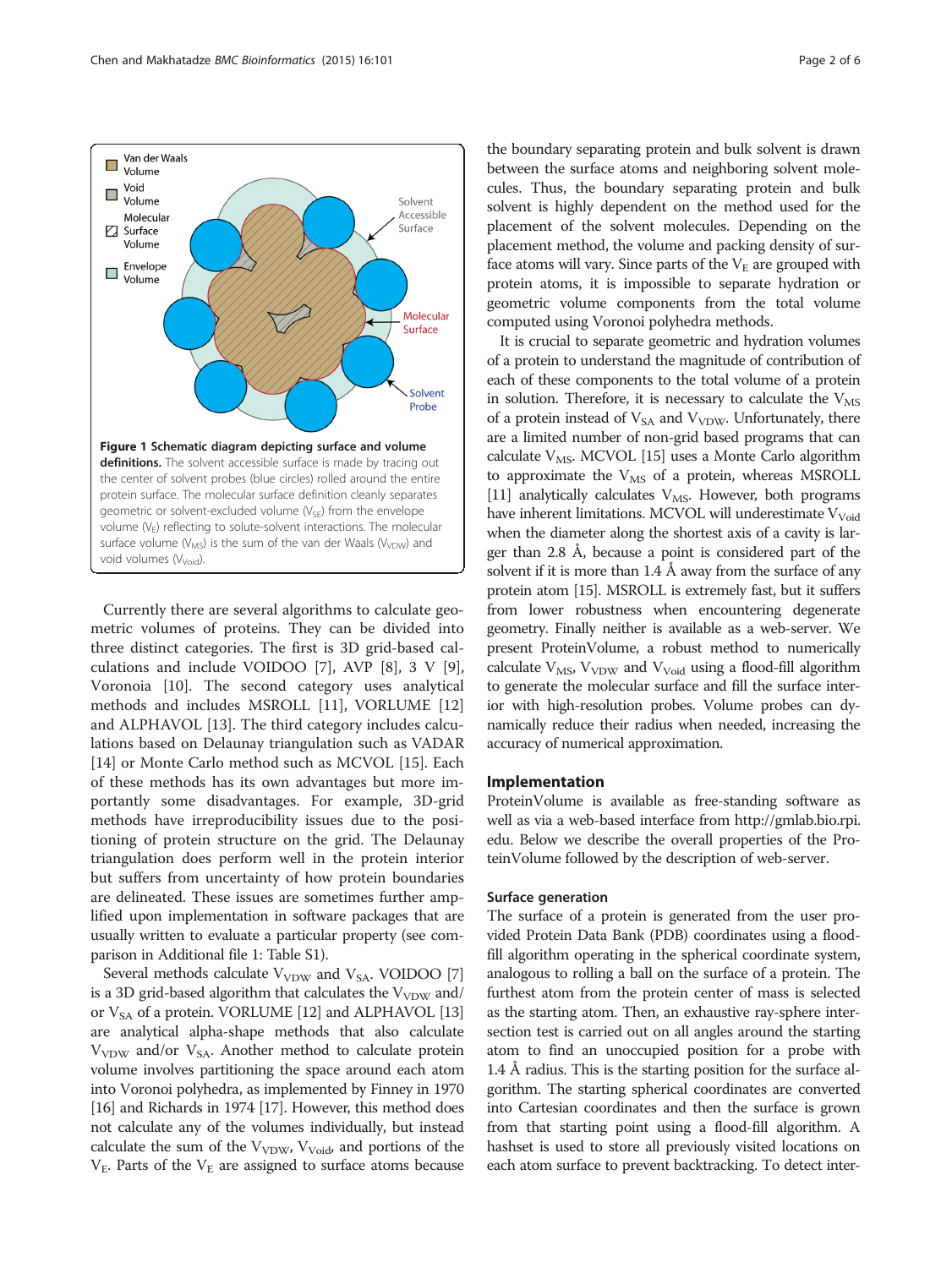atom surface probe collisions, all surface probes within nearby spatial bins are tested for distance below a minimum cutoff, the surface probe minimum distance (default value set to 0.1 Å). For reference, this method generates approximately 500,000 surface probes for the native structure of ubiquitin (1UBQ, 76 residues, 1,231 atoms) in  $\sim$ 2 seconds on a single core of an i7-3630QM.

#### Volume calculation

The total volume and van der Waals volume of a protein is also calculated using a flood-fill algorithm (see Figure 2). The atom closest to the center of mass of the protein is selected as the starting point. A volume probe is then placed at the center of the starting atom and volume probes are grown outwards until they are 1.4 Å away from any surface probe, thus filling the molecular surface. Upon collision with any surface probe, a volume probe is replaced by 8 new volume probes with half its radius as to increase the volume calculation resolution. This process continually repeats itself upon collision until the new volume probe is less than the preset minimum volume probe radius. Volume probes are treated as cubes for the purposes of volume calculations. The sum of all volume probes is calculated and reported as the total protein volume  $(V_{MS})$ . Van der Waals volume is also calculated during the same step as the total volume calculation procedure, but with an additional check of whether the volume probe is within the van der Waals radius of a protein atom. A probe which lies on top of a van der Waals boundary will be randomly accepted based on its magnitude of overlap with the atom. This increases the accuracy of the van der Waals volume calculation and reduces the volume underestimation of numerical integration methods. The sum of all van der Waals volume probes is calculated and reported as van der Waals



protein volume ( $V_{VDW}$ ). Void volume,  $V_{Void}$  is calculated as the difference between the total volume and the van der Waals volume.

#### **Optimizations**

Grid-based spatial binning is employed to reduce the number of collision checks when placing a new volume probe in the protein. The entire 3D coordinate space is divided into cubic spatial bins of 2 Å diameter. This value is slightly larger than the radius of the largest protein atom which will minimize the number of possible bins an atom can occupy. Each existing protein atom and generated surface probe is added into a hashmap of spatial bins before volume calculation. The data structure of the hashmap is a spatial bin index and an ArrayList of atoms/probes. The spatial bin index is calculated from the 9 possible extreme edges of each sphere and duplicate bin indices are ignored. When testing for a collision between volume probes and surface atoms or nearby protein atoms, only spatial bins surrounding the volume probe are selected for collision testing as to reduce computational time. This results in an overall runtime complexity of  $O(n)$ , where n is the number of atoms in the system.

## Language and libraries

ProteinVolume was programmed in Java (JDK 1.7) using the Trove collections library for higher performance and overall lower memory usage. ProteinVolume is platform independent and can be run on any platform with a Java runtime environment.

#### ProteinVolume web interface

ProteinVolume web interface allows users to upload PDB files and run ProteinVolume from any device without expending their local computing resources. We have strived to create a clean, user-friendly, and responsive interface for ease of use. All interactions with the server are AJAX-powered, which provides a native feel to the application. Users are presented with a form that allows them to upload file(s) of interest and fill in their names and email addresses. Anonymous users are allowed to upload one PDB file whereas users providing their name are allowed to upload up to ten PDB files. After the PDB files are uploaded, users are placed into a queue. As resources become available, the job is executed and the output of the program is displayed in real time to the user and a progress bar is displayed. The progress bar shows the percent completion value, estimated based on the total number of atoms in all submitted PDB files and the selected ProteinVolume options.

#### Input structure preparation

The default option of ProteinVolume uses explicit hydrogen atoms and Bondi [[18](#page-5-0)] van der Waals radii for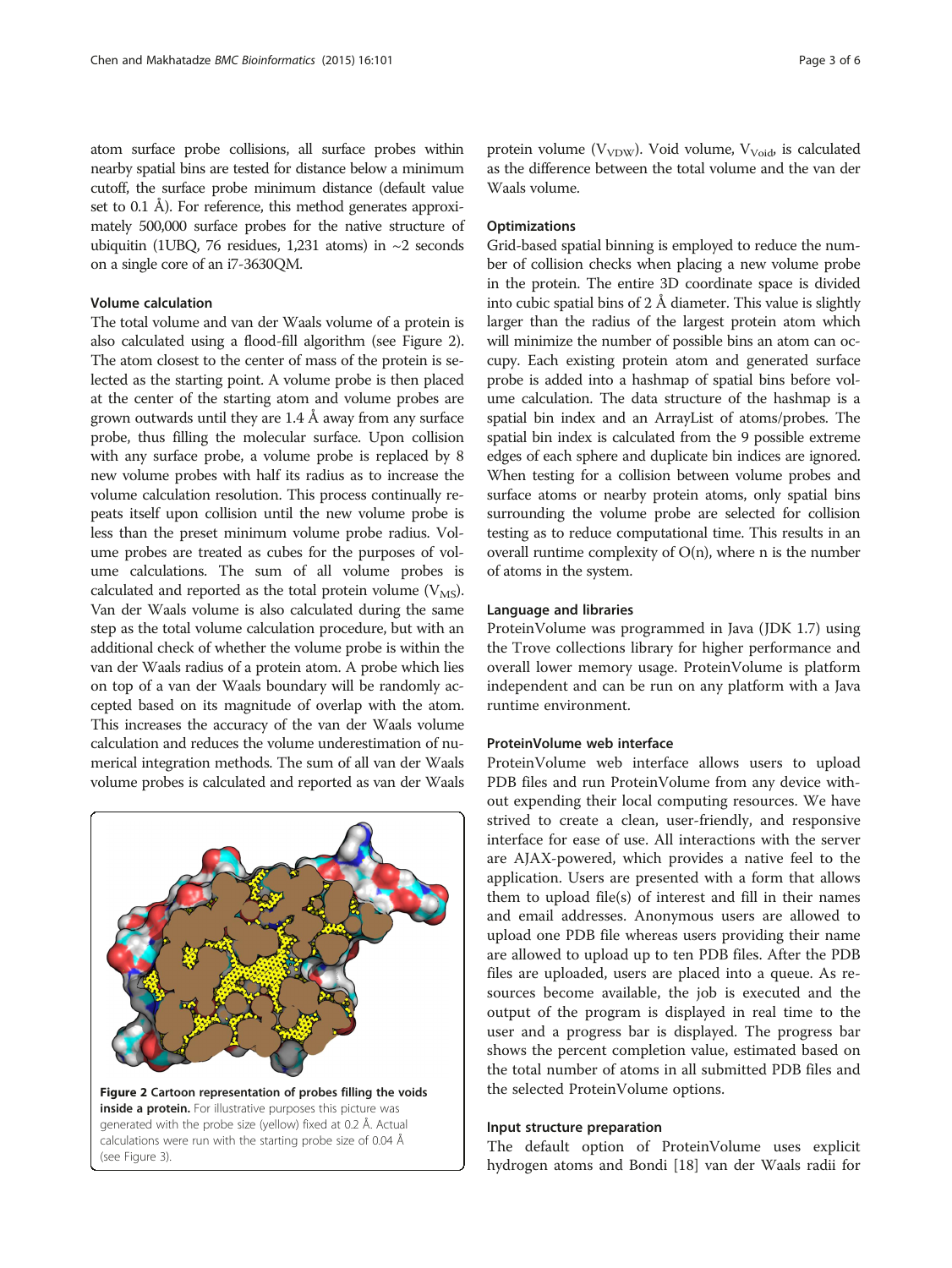<span id="page-3-0"></span>all atoms due to overestimation of van der Waals volumes when united atom radii are used. It is highly recommended to energy minimize all structures before volume processing to reduce unfavorable steric clashes that will skew volume results and make volume comparisons inaccurate. For example, we routinely energy minimize our proteins using the CHARMM27 [\[19](#page-5-0)] allatom forcefield in GROMACS [[20\]](#page-5-0) for 1 ps using the steepest decent method in implicit solvent and a 1 nm cutoff for electrostatic interactions. This will also add all hydrogen atoms to the structure. The user can add minimization as a preprocessing option to web server calculations. Alternatively, the hydrogen atoms can be explicitly [\[12](#page-5-0)] modeled using REDUCE software [\[21](#page-5-0)]. In the executable version of ProteinVolume, the user can modify the van der Waals radii set by editing parameter file. If hydrogen atom radius is set to zero, hydrogens will be ignored in the calculations.

#### **Performance**

The volume calculation of a protein ranges from seconds to minutes depending on protein size and program options. On a single core of an i7-3630QM @ 2.4ghz, the structure of ubiquitin (1UBQ, 76 residues) takes  $\sim$ 1 minute to calculate with 0.08 Å starting probe size, 0.02 Å ending probe size, and 0.1 Å surface probe minimum distance. With the current server hardware the same protein with the same parameter settings takes  $\sim$ 9 min. The computational complexity of the algorithm is  $O(n)$  or linear, where n is the number of atoms in the system, due to spatial binning optimizations which limit the number of pairwise distance calculations.

#### Robustness

A set of 1,379 high-resolution (<1.7 Å) crystal structures had their native ensembles modeled and calculated with ProteinVolume. MODELLER [\[22](#page-5-0)] was used to model the native ensemble, which contained 11 structures per protein. The range of protein sizes was between 40 to 1,052 amino acid residues. The total number of structures tested was 15,169. For all structures, ProteinVolume successfully calculated volumes without runtime errors.

### Results

#### The effects of the probe size parameters

Three parameters, starting probe size, ending probe size, and surface probe minimum distance, have a significant effect on the running time and accuracy of the algorithm.

The starting probe size is the initial radius of probes prior to collision with protein atoms or surface probes. Probes halve in radius upon collision with protein atoms or surface probes to increase the accuracy of calculations. The ending probe size specifies the minimum radius of all

probes. Probes that would become smaller than the ending probe size after division are prevented from dividing. Increasing the starting and ending probe sizes speeds up computational time at the expense of volume accuracy due to imperfect packing of the probes around the edges of protein atoms and the protein surface. The default value of starting and ending probe sizes is 0.08 Å and 0.02 Å, respectively, which provides a good balance between runtime and accuracy (see Figure 3A).

The surface probe minimum distance is the minimum distance at which two surface probes can be placed next to each other. When this value is increased, surface probe density decreases which causes a significant reduction in pairwise distance calculations made and reduces processing time taken. The default value for surface resolution is 0.1 Å. Increasing this up to 0.4 Å will decrease computational time at the expense of accuracy of the calculations (see Figure 3B). A surface probe minimum distance of 0.1 Å generates a very highresolution surface of approximately 5,000 probes per a single isolated atom.

#### Benchmarking

ProteinVolume was benchmarked against two volume calculation programs: MCVOL [\[15](#page-5-0)] and MSROLL [\[11](#page-5-0)]. MCVOL uses a Monte Carlo algorithm to approximate

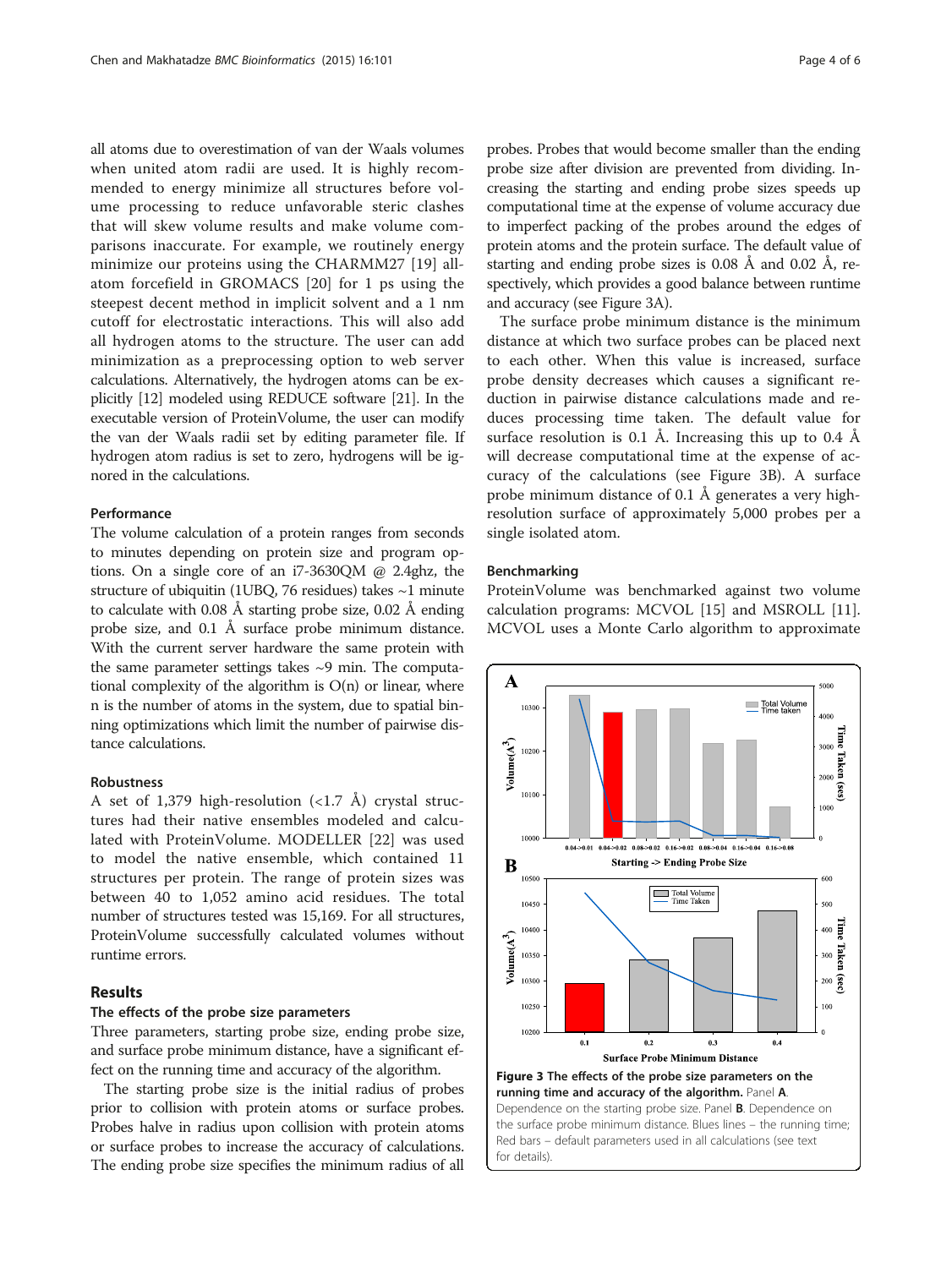the  $V_{MS}$  and  $V_{Void}$  of a protein. MSROLL analytically calculates the  $V_{\rm MS}$  of a protein. Triangles occupying the intersection volume between atoms are discarded.  $V_{MS}$  is calculated by summing the volume of each triangular pyramid formed by the tessellated surface to the center of each atom. 217 ultra-high resolution (0.7-1.2 Å) crystal structures [\[23,24](#page-5-0)] were selected for benchmarking volume calculations Additional file [2.](#page-5-0) Ultra High Resolution Protein Set  $(0.73 - 1.20 \text{ Å})$ . These two programs were selected because they directly compute  $V_{MS}$ . The average  $V_{MS}$  deviation between ProteinVolume and MCVOL or MSROLL was 0.2% and 0.7%, respectively (Additional file [3](#page-5-0): Figure S1). The excellent agreement of ProteinVolume, with MSROLL and MCVOL shows that ProteinVolume is accurately calculating  $V_{MS}$ . Since VOIDOO, Vorlume, and AlphaVol directly compute  $V_{SA}$  instead of  $V_{MS}$ , direct comparison with ProteinVolume volumes is not possible, yet the  $V_{VDW}$  computed by for example VOIDOO is in excellent agreement with  $V_{VDW}$  computed by ProteinVolume (see Additional file [3:](#page-5-0) Figure S1). To test whether ProteinVolume accuracy was dependent on crystallographic resolution, calculations performed on a set of proteins, solved to an ultra-high resolution (0.7 - 1.2 Å,  $n = 217$ ) was compared to a set solved to high resolution (1.2 - 1.7 Å,  $n = 1,161$ ). As expected [\[25](#page-5-0)], both sets display the same slope and intercept for the dependence of volume on the protein size (Additional file [3](#page-5-0): Figure S1). This indicates that accuracy of ProteinVolume is independent of the crystallographic resolution.

#### Scaling behavior of geometric volumes of proteins

Figure 4A compares the dependences of  $V_{MS}$ ,  $V_{VDW}$ and  $V_{\text{void}}$  on the number of amino acid residues in proteins. The dependence is linear in all three cases suggesting that as the protein size increases, the corresponding geometric volumes also increase. The slopes of the dependences, however is not the same, it is the largest for  $V_{MS}$  and smallest for  $V_{Void}$ . In other words, as the total volume of protein increases the fraction of void volume,  $f_{\text{void}} = V_{\text{void}} / V_{\text{MS}}$  increases nonlinearly. In fact smaller proteins have smaller  $f_{\text{void}}$  than the larger ones (Figure 4B). The dependence plateaus at  $\sim$ 200-250 amino acid residues which is considered to be an upper limit of protein domains [\[26,27](#page-5-0)]. Longer proteins with more than  $\sim$ 250 amino acid residues usually consist of multiple structural domains [\[28\]](#page-5-0).

The void volumes inside the proteins, i.e. the magnitude of  $V_{\text{void}}$ , have been implicated in determining the pressure unfolding of proteins [[5](#page-5-0),[6](#page-5-0)]. The prediction based on the scaling behavior of  $V_{\text{void}}$  is that larger proteins will be more prone to unfold under pressure. This prediction still awaits experimental validation.

#### **Conclusions**

We present ProteinVolume, a volume calculator that reports the van der Waals ( $V_{VDW}$ ), void ( $V_{Void}$ ), and total volume  $(V_{MS})$  enclosed within the molecular surface a protein. The  $V_{MS}$ , or solvent-excluded volume, can be thought of as the geometric volume contribution of a protein which consists of van der Waals and intramolecular void volume. This allows us to clearly separate the volume contribution of the protein geometry  $(V_{MS})$  and the protein-solvent interactions (hydration volume). The sum of these two components should result in a better approximation of the apparent volume of a protein molecule in solution than other computational models which are based on the volume enclosed by the accessible surface area. Finally, partitioning the volume components into geometric  $(V_{MS})$  and hydration components will lead to a quantitative insight of each term, and will allow rational engineering of volume changes in proteins.